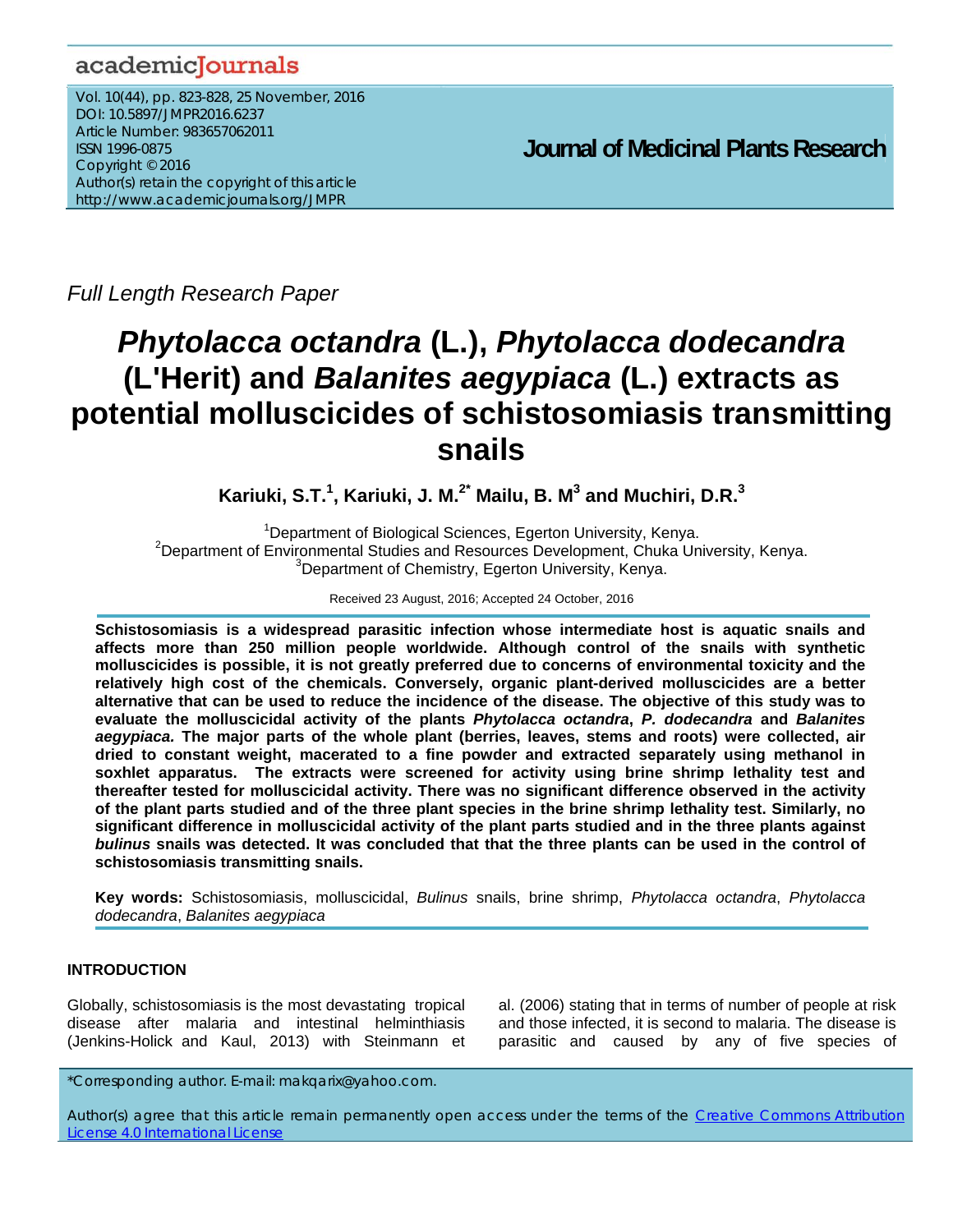*Schistosoma* trematodes, giving rise to acute and chronic diseases with clinical manifestations due to urinary (*S*. *haematobium*), intestinal (*S. mansoni*), or hepatosplenic involvements (Oliveira-Filho and Paumgartten, 2000). Steinmann et al. (2006) reported that more than 700 million people are at risk of infection whereas 207 million people are infected with the disease. According to World Health Organisation (WHO) (2016), the disease has been reported in 78 countries, whereby preventative chemotherapy is required in 52 endemic countries with moderate to high transmission. It is estimated that 90% of those requiring treatment live in Africa (WHO, 2016) and it is responsible for at least 200,000 deaths annually in sub-Saharan Africa (Jenkins-Holick and Kaul, 2013).

Schistosomiasis is regarded as a disease of poverty, occurring in areas that are remote and poverty-stricken with little or no safe water or sanitation and limited health care (Bruun and Aagaard-Hansen, 2008). Bruun and Aagaard-Hansen further stated that it is a disease classified by WHO as neglected by local, national and global actors. The lifecycle of the flatworms that cause human schistosomiasis involves a sexual stage in the human and an asexual stage in the freshwater snail host (Jenkins-Holick and Kaul, 2013). There are four main strategies to destroy the parasites: killing the worms in humans by anthelminthic drugs, killing the intermediate host snails by chemical (molluscicides) or biological control agents, stopping people infecting snails by preventing contamination of freshwater bodies with human waste and finally stopping infection of man by keeping people out of infested water bodies (Knopp et al., 2012).

Niclosamide is so far the only WHO recommended molluscicide but has disadvantages of requiring multiple applications for total elimination of the snails, making it time consuming and less cost effective (Inobaya et al., 2014). Oliveira-Filho and Paumgartten (2000) observed that although niclosamide is effective and less hazardous to environment and human health when compared with other molluscicides, it is costly for developing countries and is toxic to some non-target species like bacteria, algae, and first instar larvae of mosquitoes. Various researches have evaluated the effectiveness of plantderived molluscicides for instance, Yadav and Singh (2011) noted that when the latex powder of *Euphorbia hirta* is used together with other substances (rutin, betulin, taraxerol and ellagic acid) it has potent molluscicidal activity on *Lymnaea acuminata* and *Indoplanorbis exustus* snails possibly due to neurotoxicity. *Euphorbia milii* latex was found to be a rather potent and selective plant molluscicide that is nontoxic to bacteria, algae, and first instar larvae of mosquitoes (Oliveira-Filho and Paumgartten, 2000).

Yadav and Singh (2014) found that sub-lethal exposure of *Jatropha gossypifolia* latex, leaf and stem bark and their different combinations with betulin, ellagic acid, rutin and taraxerol caused a significant reduction in survival

and hatchability of snail *Lymnaea acuminata*, killing the snails and rendering them sterile. The objective of this study was to evaluate the molluscicidal activity of the plants *Phytolacca octandra*, *P. dodecandra* and *Balanites aegypiaca.*

#### **MATERIALS AND METHODS**

#### **Description of plants**

*Balanites aegyptiaca* (Fam. Balanitaceae) is an indigenous a tree or shrub up to 12 m high with yellowish-grey to dark brown vertical cracked bark. Shoots have strong green spines up to 9 cm long, usually alternate and opposite to petioles of the leaves. Leaves are bifoliate with obovate folioles, pubescent underneath in young and glabrous in mature leaves. Flowers are green-yellowish, a little over 1 cm in diameter, solitary or fasciculate with cymes born at the base of leaves or spines. The fruit is an ellipsoid drupe, 3 to 4 cm long, turning from green to yellow when mature with a brown, ellipsoid hard stone surrounded by yellowish edible pulp (Food and Agriculture Organisation. 2016). *Phytolacca dodecandra* (Fam. Phytolaccaceae) is an indigenous climbing or scrambling dioecious, semi-succulent shrub or liana with glabrous stem. Leaves are petiolate, alternate, simple, entire and exstipulate with ovate blade, rounded base and acute glabrous apex. Inflorescence is axillary or terminal raceme. Flowers are unisexual, 5-merous; male flowers with narrowly oblong sepals, apetalous, 10 to 20 stamens in 2 whorls and a rudimentary ovary; female flowers have oblong to ovate sepals, apetalous, rudimentary stamens, with superior ovary of 4 to 5 carpels, curved styles 1 to 2 mm long and linear stigmas. Fruits are in clusters of 4 to 5, 1-seeded berries with kidney-shaped shiny black seeds. (Prota, 2016).

*Phytolacca octandra* (Fam. Phytolaccaceae) is a bushy perennial, up to 1 m high believed to have been introduced from South America but now naturalised in Kenya. Leaves are alternate, narrowly elliptic-lanceolate, hairless, margin entire and petiole to 2 cm long. Inflorescences are in terminal or lateral, leaf-opposed racemes, 4 to 14 cm long. Flowers are bisexual, white to yellowishgreen with 8 stamens in one whorl. Fruits are depressed globose, mostly 6-8-lobed, 5-8 mm in diameter, hairless, dark purple to black when ripe (Flora of Zimbabwe, 2016).

#### **Collection of plants and snails**

The plants *P. dodecandra* and *P. octandra* were collected in Njoro area of Nakuru County whereas the plant *Balanities aegyptiacca* samples were collected in Kitui County. The plants were identified at Egerton University. Snails were collected in Timboni dam in Kilifi County. The dam was chosen as it had a sandy beach, established vegetation such as water lilies and other floating vegetation which offer an ideal environment for the *Bulinus* spp. snails. The infection caused by *S*. *heamatobium* or urinary schistomiasis is very common in this area especially among school going children who swim and play in the infected waters of the dam. After collection, the snails were transported in a beaker, containing wet cotton wool to prevent dehydration, to the institute of Primate Research Malacogy Laboratory at Fort Jesus, Mombasa, where an indoor culture was established. Each aquarium measuring 45 by 32 cm and 16 cm deep, made of polycarbonate material was used whose inside surfaces were rough to provide a gripping surface for the snails. To each aquarium was put approximately 5 litres of dechlorinated water. The bottom was lined with about 2 cm deep sand substrate. Aeration was by a whisper number 100 air pump, which was operated at low pressure to create minimal turbulence in the aquaria. The room temperature was maintained between 26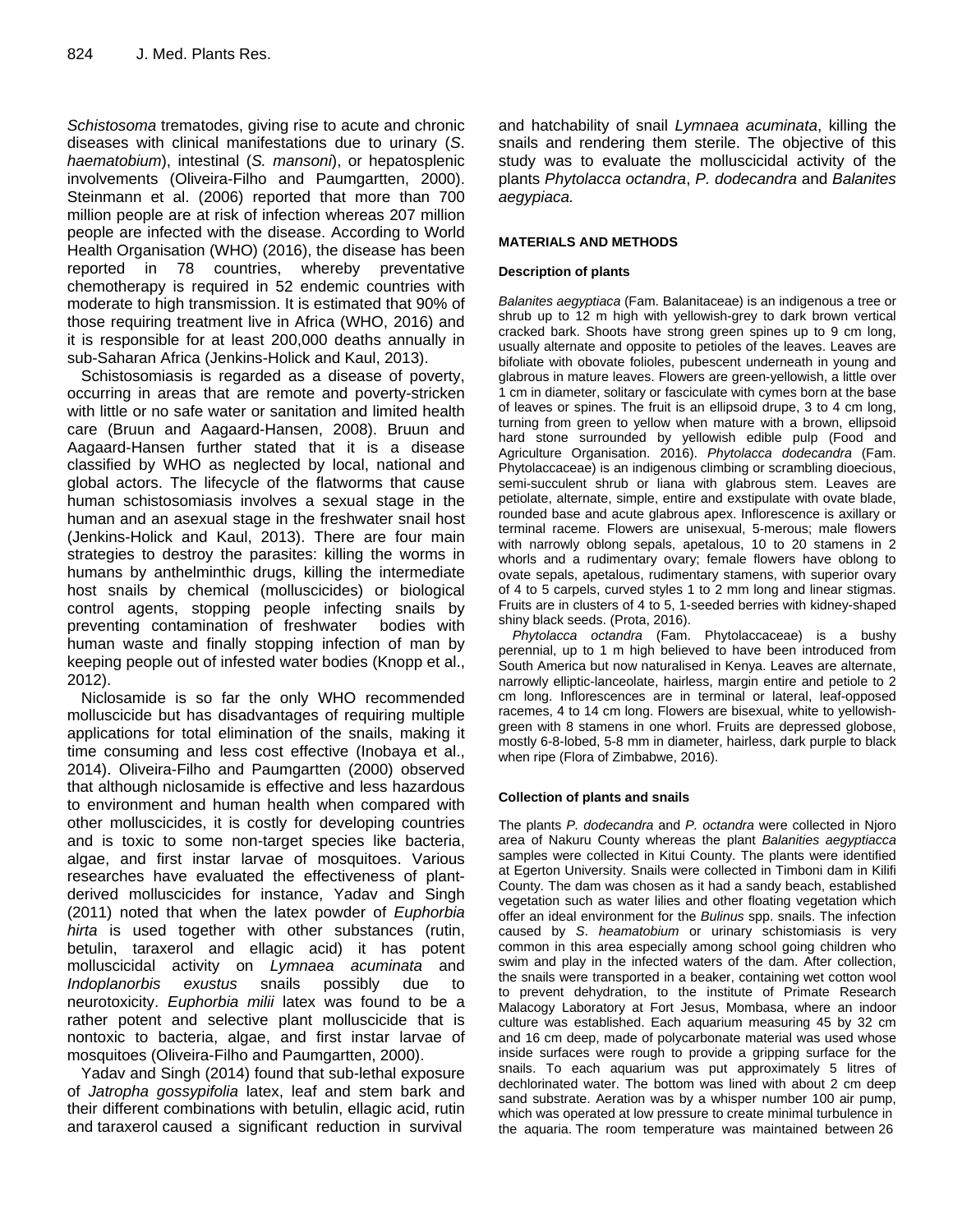and 27°C. The collected snails were fed with lettuce and kept in these aquaria for 24 h for acclimatisation process before they could be used for the bioassay procedure.

#### **Preparation of plant materials**

The plant materials were separated into berries, leaves, stem and roots and each part was packed in a clear labelled plastic bag. The parts were air dried for a period of six weeks after which the dried materials were ground using a hammer mill and the powdered samples were packed in clear labelled plastic bags ready for extraction.

#### **Extraction of the plant material**

A total of 250g of each grounded sample was extracted using methanol in a soxhlet apparatus for a period of eight hours. The solvent was removed in vacuo to give the concentrated methanol extract, which was used for bioactivity test, and the rest dried in an evacuated dessicator.

#### **Bioassay**

The World Health Organisation guidelines were followed in the bioassay tests. Each extract was tested at 200, 100 and 50 mg per litre of dechlorinated water. Three plastic containers plus one control were prepared for each extract concentration. Five acclimatised snails were placed into each of these containers with a total volume of 200 ml of the test extract solution. The snails were exposed to the test solution for 24 h at room temperature and normal diurnal lighting. The extract was decanted after 24 h and the snails rinsed twice with a stream of dechlorinated water. The snails were then fed with lettuce and left in clean water for a further 24 h in order to recover. Snails were considered dead if they remained motionless, not feeding, no heartbeat when observed under a microscope or shell looked discoloured at the end on the period. Control snails were not exposed to the test extract solution.

#### **Isolation and purification of active compounds**

The crude extracts of the different parts of the different plants were isolated and purified as follows. They were dissolved to give an aqueous solution. The solvents used were distilled water, *n*-butanol, methanol and diethyl ether which were used in the case of *P. octandra* and *P. dodecandra* berries and cold methanol was used with all other different plants' parts. Filtering gave a brown precipitate for *P. octandra* stem and white crystals for the other plant parts after washing with cold methanol, but also with pet-ether and ethyl acetate for *P. octandra* stem*.* The melting point was determined using a Sanyo melting point apparatus. Thin layer chromatography (TLC) analysis of the crystals was done with methanol and silica gel. Antimony chloride in concentrated hydrochloric acid (HCL) was used as the spraying reagent. Various chemical tests done included: test for triterpenoids using Liebermann-Buchard reagent (acetic anhydride in concentrated sulphuric acid), alkaloids using Dragendorff reagent (Bismuth nitrate and Potassium iodide in water) and test for saponins. Elemental analysis was carried out using the CE 440 Elemental Analyser Exeter Analytical instrument.

#### **Screening the plants' extracts by use of brine shrimp lethality test**

The extracts were tested at 1000, 100 and 10 ppm. Five test tubes

and one control were prepared at each concentration for a total of 18 test tubes per extract. Fifty milligrams of the dried extract were weighed and dissolved in 5 ml of methanol. From this solution 500, 50, and 5 µl were transferred into test tubes corresponding to 1000, 100 and 10 ppm, respectively using a micro-pipette syringe. The solvent was evaporated using a blow drier. Extracts that were insoluble in methanol were dissolved in dimethylsalfoxide (DMSO)- AR and up to 50 µl per 5 ml of brine were used to avoid DMSO toxicity affecting the results. The prepared extracts were stored in a dry place.

A saline solution was prepared by dissolving 33 g of sea salt in one litre of water. Ten millilitres of this solution was transferred into a petri-dish on which two milligrams of brine shrimp eggs were sprinkled. The brine shrimps eggs were placed in an incubator and allowed to hatch for 24 h. After hatching ten brine shrimps larvae were transferred into each prepared extract tube using a Pasteur pipette. Five millilitres of the saline solution were then added into each of the test tubes containing the larvae and the extracts. The number of surviving larvae were then counted and recorded. From the data the % mortality was calculated using Abbott's formula after correction for control. The formula is given below:

$$
\% Mortality = \frac{\text{(sample mortality-control\% mortality)}}{100 - control\% mortality} \times 100
$$

#### **Statistical analyses**

Statistical analysis was done to determine  $LD_{50}$  using Probit procedure. These values were subjected to analysis of variance (ANOVA) using general linear model (GLM) procedure and the means separated by using Duncan's Multiple Range Test (DMRT). SAS proprietory software release 8.1 (1999 to 2000) was used in these analyses. Correlation was done on the mean  $LD_{50}$  and the percent mortality for the three plants and their parts.

# **RESULTS**

# **Percent yield of the plant materials using Soxhlet apparatus**

Soxhlet extraction method gave the highest per cent yield for the berries of *P. octandra* and *P. dodecandra*, and the lowest for *B. aegyptiaca* berries (Table 1). However, analysis of variance showed no significant ( $P > 0.05$ ) difference in mean percent yields of the three plants.

#### **Brine shrimp assay**

# *Mean percent mortality for the berries, leaves, stem and roots of the plants*

Calculation for the mean percent mortality after correction for control for the different plants parts showed that the leaves of *P. octandra* had the highest percent mortality when compared to other plants *(P. dodecandra and. B. aegyptiaca)* parts, whereas the lowest mean percent mortality was recorded in the stem of *B. aegyptiaca* (Table 2). The berries with the highest percent mortality were those of *P. octandra*. The stem of *P*. *octandra* was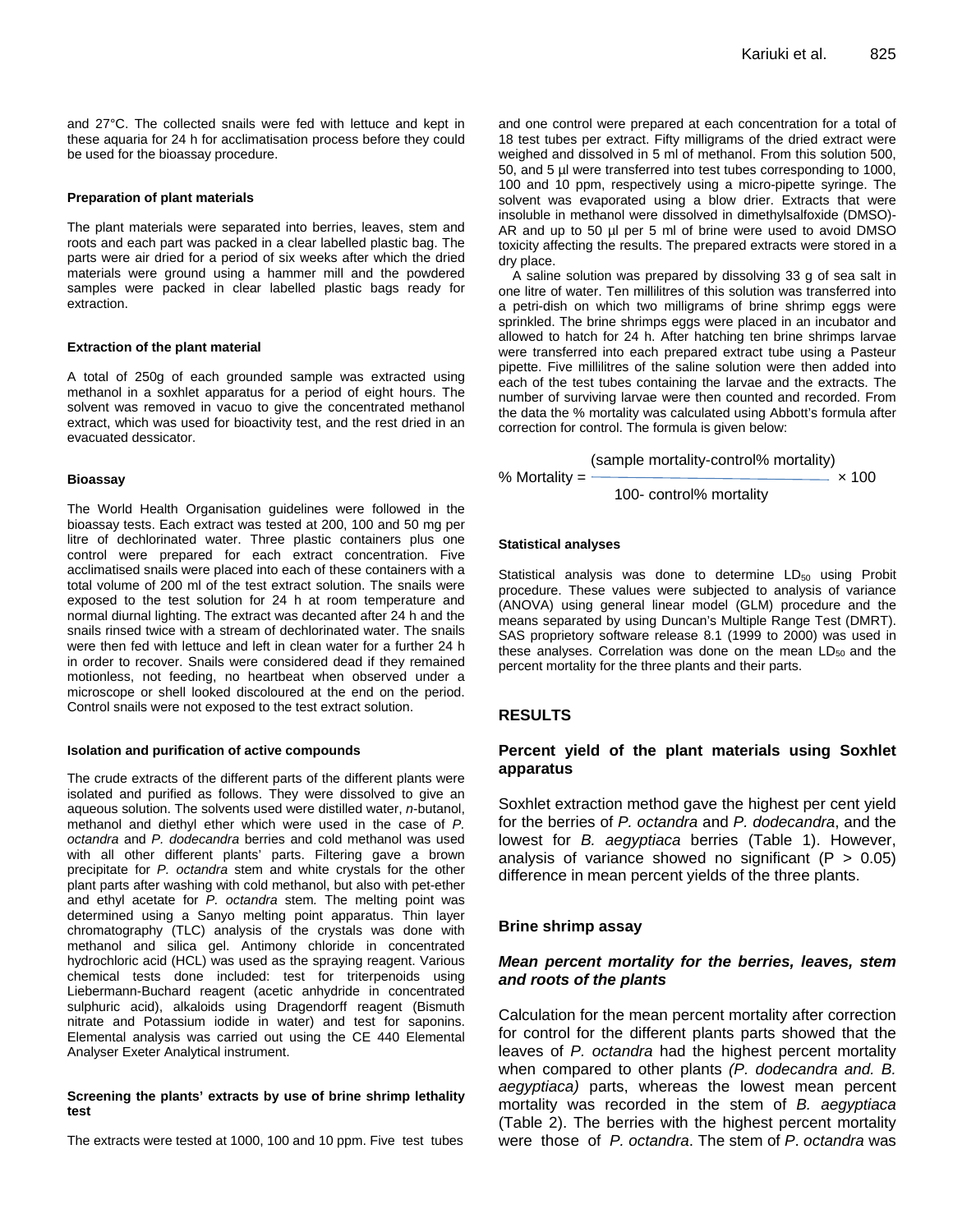| <b>Plant</b>  | <b>Plant part</b> | % yield | Mean % yield      |  |
|---------------|-------------------|---------|-------------------|--|
|               | <b>Berries</b>    | 30.95   | $15.27^{\circ}$   |  |
|               | Leaves            | 18.56   |                   |  |
| P. octandra   | <b>Stem</b>       | 8.56    |                   |  |
|               | Roots             | 8.24    |                   |  |
|               | <b>Berries</b>    | 30.89   | $14.04^a$         |  |
| P. dodecandra | Leaves            | 7.92    |                   |  |
|               | <b>Stem</b>       | 11.53   |                   |  |
|               | Roots             | 5.82    |                   |  |
|               | <b>Berries</b>    | 2.75    |                   |  |
|               | Leaves            | 14.76   | 9.76 <sup>a</sup> |  |
| B. aegyptiaca | Stem              | 11.08   |                   |  |
|               | Roots             | 10.45   |                   |  |

**Table 1.** Percent Yield of the plant materials of the three plants.

<sup>a</sup>Means with the same superscript are not significantly different at 5 % level

**Table 2.** Mean percent mortality for the berries, leaves, stem and roots of each of the three plant species.

|                   | Mean % mortality $\pm$ SEM* |                  |                      |  |
|-------------------|-----------------------------|------------------|----------------------|--|
| <b>Plant part</b> | P. octandra                 | P. dodecandra    | <b>B.</b> aegyptiaca |  |
| <b>Berries</b>    | $27.00 + 5.42$              | $22.00+9.37$     | $24.89 \pm 7.35$     |  |
| Leaves            | $37.67 \pm 2.83$            | $18.00+2.34$     | $35.11 \pm 8.57$     |  |
| Stem              | $32.5 + 6.21$               | $21.44 \pm 6.59$ | $11.23 \pm 2.89$     |  |
| Roots             | $32.19 + 4.49$              | $32.89 \pm 3.02$ | $36.02 \pm 2.20$     |  |

\*standard error of the mean

Table 3. Mean LD<sub>50</sub> for the berries, leaves, stem and roots for the three plants species.

| <b>Plant part</b> |                     | Mean $LD_{50} \pm SEM$ |                     |
|-------------------|---------------------|------------------------|---------------------|
|                   | P. octandra         | P. dodecandra          | B. aegyptiaca       |
| <b>Berries</b>    | $2.2627 \pm 0.7097$ | $2.9865 \pm 0.0243$    | 2.6839+0.1837       |
| Leaves            | 2.4181+0.1923       | 2.5397+0.1466          | $2.6770 \pm 0.4604$ |
| Stem              | 2.4197+0.3446       | 2.8193+0.2517          | $2.8523 \pm 0.0954$ |
| Roots             | 2.5672+0.1815       | 2.5332+0.1089          | $2.0931 \pm 0.00$   |

found to have the highest mean percent mortality whereas the roots of *B. aegyptiaca* were found to have the highest mean percent mortality.  $LD_{50}$  for the berries, leaves, stem and roots for the three plants species  $LD_{50}$  is the dose that kills 50% of the organisms exposed to the test substance within 24 h of exposure. Potent substances therefore, give lower  $LD_{50}$  values. Analysis of variance showed no significant difference  $(P > 0.05)$  in the mean  $LD_{50}$  values for the different plant parts that is the berries, leaves, stem and roots of the three plants (Table 3). The best mean  $LD_{50}$  value for the berries, leaves and stem were recorded for the plant *P. octandra* extracts. However, these were not significantly different ( $P > 0.05$ ) from the  $LD_{50}$  values recorded for berries, leaves, stem of *P. dodecandra* and *B. aegyptiaca.* The plant *B.* aegyptiaca recorded the best mean LD<sub>50</sub> value for the roots extract although it is not significantly different (P > 0.05) from the  $LD_{50}$  value of roots recorded for  $P$ .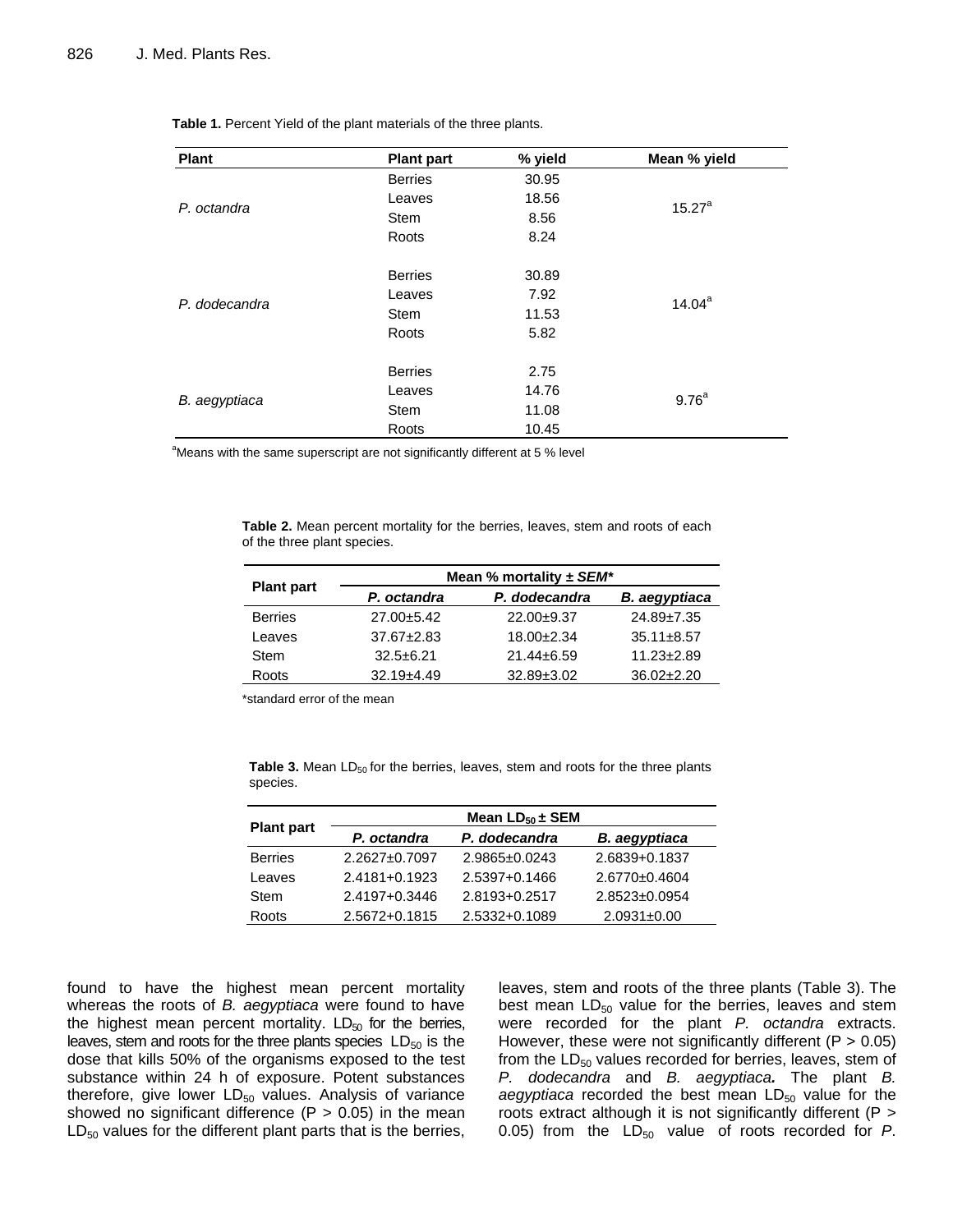| <b>Plant part</b> | Mean $LD_{50} \pm SEM$ |                     |                      |
|-------------------|------------------------|---------------------|----------------------|
|                   | P. octandra            | P. dodecandra       | <b>B.</b> aegyptiaca |
| <b>Berries</b>    | 1.4520±0.1011          | $1.1427 \pm 0.1356$ | $0.9609 + 0.0020$    |
| Leaves            | 0.8846+0.0742          | $0.8749 \pm 0.0356$ | $0.7975 \pm 0.0719$  |
| <b>Stem</b>       | $1.0438 + 0.0093$      | $0.7305 \pm 0.1349$ | $0.9415 \pm 0.0062$  |
| Roots             | 1.0310±0.1205          | 0.8885±0.0742       | $1.2482 + 0.3551$    |

**Table 4.** LD<sub>50</sub> for the berries, leaves, stems and roots of the plants *P. octandra, P. dodecandra* and *Balanites. Aegyptiaca.* 

*octandra* and *P*. *dodecandra*.

# Comparison of mean LD<sub>50</sub> and mean percent *mortality*

Correlation analysis performed on the mean  $LD_{50}$  and the percent mortality for the three plants species and their parts showed significant negative correlation ( $P = 0.0345$ ,  $r = -0.61178$ ). This means that an increase in the LD<sub>50</sub> value may be associated to a greater extent with a decrease in the percent mortality for the plants and plant parts studied.

# *Muluscicide test: LD<sub>50</sub> values for the plant parts of the three plant species*

Analysis of variance showed no significant difference (P > 0.05) in the mean  $LD_{50}$  values for the different plant parts of the three plants (Table 4). The best mean  $LD_{50}$  value for the berries and leaves were recorded in *B. aegyptiaca,* whereas *P. dodecandra* recorded the best mean  $LD_{50}$  for the stem and roots. However, these were not significantly different (P > 0.05) from the mean  $LD_{50}$ values recorded for the berries, leaves, stem and roots of *P. octandra,* the berries and leaves of *P. dodecandra*  and the stem and roots of *B. aegyptiaca*.

# **DISCUSSION**

From the experimental data, the regenerative parts of the plants appear to be equally active as any other part of the plants since no significant difference  $(P > 0.05)$  exists among the parts. This makes the regenerative parts suitable for development of new molluscicides since their exploitation would not endanger the plants which grow in many parts of the country. In the experiment, the extracts were tested within the range of between 1000 to 10 mg/L instead of the recommended 100 to 10 mg/L (WHO, 1961). This is due to the low activity recorded in the recommended range which could probably be as a result of very low concentration of saponins in the extracts as reported by Treyvaud et al. (2000). The mode of action of the extracts is probably haemolysis since the colourless extract solution turned reddish in colour six hours after exposure of the snails to the extract. These findings are consistent with those of Harborne (1984). In Andwa, Ethiopia a five year study of the effect of the application of *P. dodecandra* berries in local streams lead to the reduction of snail population which resulted to reduced prevalence of *S. mansoni* in children from 50% at the start of the project to 7% at the end and a reduction of incidence in the entire population of the area from 63 to 34% (Lemma, 1983). Similarly, Molla (2011) found that different plant parts of *Balanites aegyptiaca* were effective in reducing the population of schistosomiasistransmitting snails. The use of these plants is supported by Lemma (1983) who reported that application of P. dodecandra berries in the control of the schistosomiasistransmitting snails had no obvious adverse effects on other microflora and fauna of treated streams. From the results of molluscicidal activity, no significant ( $P > 0.05$ ) difference exist between the plant parts (the berries, leaves, stem and roots) and the three plants studied. These results are consistent with those obtained in the Brine shrimp lethality in that no significant difference in activity was recorded between the plant parts and between the plants studied. These results are supported by earlier findings of the World Health Organization that the effect of a potential molluscicide on fish and shrimp can be used to determine the effectiveness of a compound (WHO, 1961).

# **CONCLUSIONS AND RECOMMENDATIONS**

Since the regenerative parts are equally active, communities would be encouraged to use these parts which would lead to conservation of the plants in the country. Similarly, as there is no significant difference in the molluscicidal activity of the three plants studied, communities should be advised to conserve and utilize any of these plants that can grow well their locality for controlling schistosomiasis-transmitting snails.

It is possible to monitor active extracts for molluscicidal activity using Brine shrimp lethality test because it has the advantages of being rapid (24 h following introduction of the shrimps), inexpensive, and simple (for example no aseptic technic required). It also utilizes a large number of organisms for statistical consideration and requires no